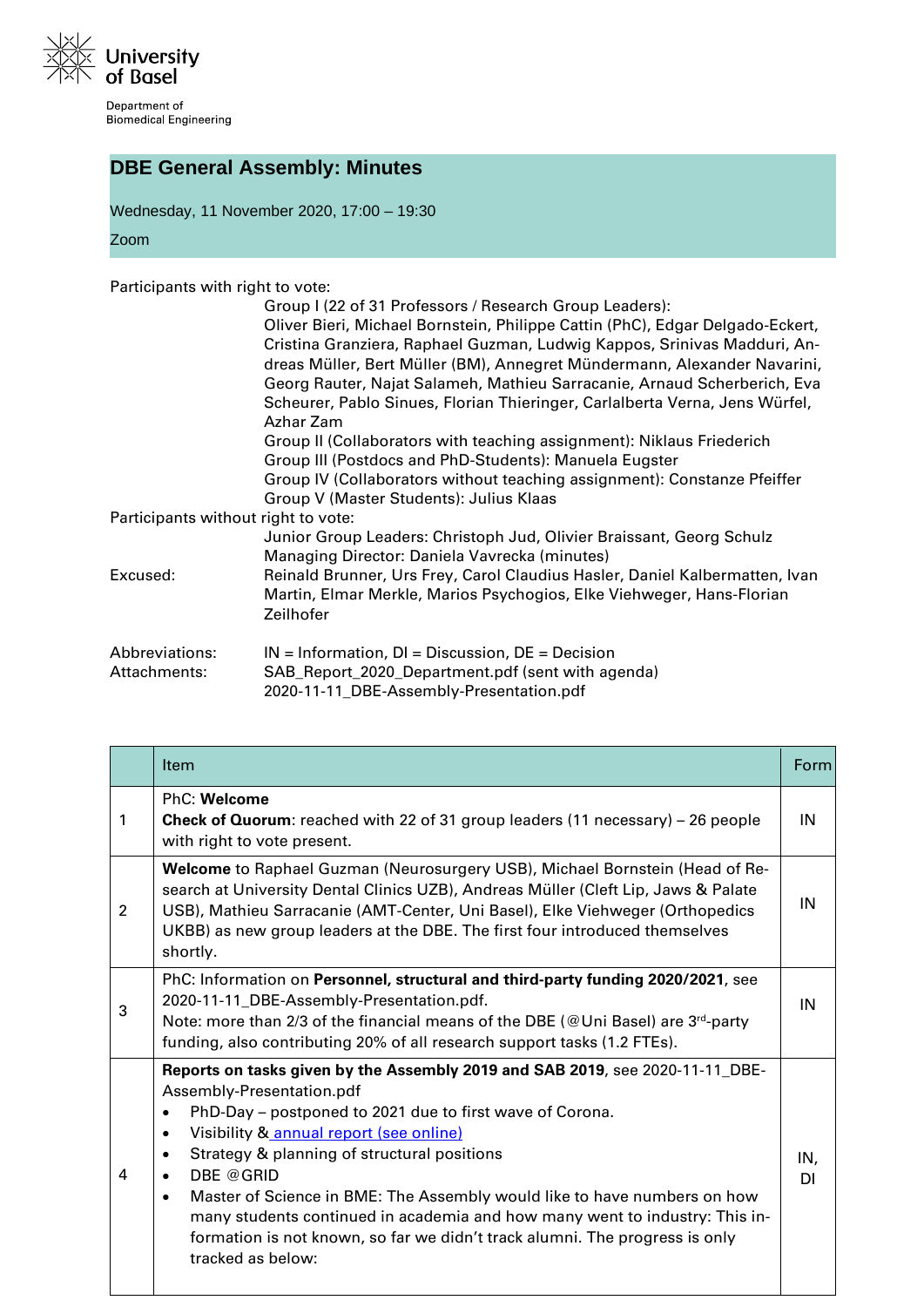|                |                                                                                                                   |                                                                                                                                                         | 2018           | 2019           | 2020         |  |     |
|----------------|-------------------------------------------------------------------------------------------------------------------|---------------------------------------------------------------------------------------------------------------------------------------------------------|----------------|----------------|--------------|--|-----|
|                |                                                                                                                   | admitted                                                                                                                                                | 20             | 26             | 31           |  |     |
|                |                                                                                                                   | matriculated                                                                                                                                            | 16             | 21             | 23           |  |     |
|                |                                                                                                                   | Progress of matriculated students in November 2020                                                                                                      |                |                |              |  |     |
|                |                                                                                                                   | in semester 1/2                                                                                                                                         |                |                | 22           |  |     |
|                |                                                                                                                   | in semester 3/4                                                                                                                                         |                | 10             |              |  |     |
|                |                                                                                                                   | in semester 5                                                                                                                                           | $\mathbf{1}$   |                |              |  |     |
|                |                                                                                                                   | working<br>on masterthesis                                                                                                                              | 4              | 9              |              |  |     |
|                |                                                                                                                   | received diploma                                                                                                                                        | $\overline{7}$ | $\mathbf 0$    |              |  |     |
|                |                                                                                                                   | did quit                                                                                                                                                | $\overline{4}$ | $\overline{c}$ | $\mathbf{1}$ |  |     |
|                |                                                                                                                   | The Scientific Advisory Board's report for the DBE, see 2020-11-11_DBE-Assembly-                                                                        |                |                |              |  |     |
|                |                                                                                                                   | Presentation.pdf and SAB_Report_2020_Department.pdf. The SAB notes a positive                                                                           |                |                |              |  |     |
|                |                                                                                                                   | development of the DBE and recommends to finalize strategic planning, i.e. define                                                                       |                |                |              |  |     |
|                |                                                                                                                   | scientific strengths, professorship planning in core areas, and secure core figures                                                                     |                |                |              |  |     |
| 5              | as permanent professors.                                                                                          |                                                                                                                                                         |                |                |              |  | IN  |
|                |                                                                                                                   | For 2021 SAB expected the Master Program and the AMT-Lab to be (re-)evaluated,                                                                          |                |                |              |  |     |
|                |                                                                                                                   | but Profs Salameh & Sarracanie asked for postponement to 2022 due to Corona                                                                             |                |                |              |  |     |
|                |                                                                                                                   | (delayed start) and a task of conference organization in 2021.                                                                                          |                |                |              |  |     |
|                |                                                                                                                   | PhC will inform the SAB accordingly and the board will look for an alternative.                                                                         |                |                |              |  |     |
|                |                                                                                                                   | "Standortgespräch" (progress review) with the DBE-Council based on SAB-Report                                                                           |                |                |              |  |     |
|                | - suggestions:                                                                                                    |                                                                                                                                                         |                |                |              |  |     |
| 6              | $\bullet$                                                                                                         | Mentoring of Junior Faculty, see status of Junior Faculty Member Application                                                                            |                |                |              |  | IN  |
|                | on DBE-website.                                                                                                   |                                                                                                                                                         |                |                |              |  |     |
|                |                                                                                                                   | USP/Strengths of DBE $\rightarrow$ next steps Strategy Group                                                                                            |                |                |              |  |     |
| $\overline{7}$ |                                                                                                                   | Information on adaptation of the DBE-regulations: waiting for information on next<br>steps from the Medical Faculty due to faculty-wide homogenization. |                |                |              |  | IN  |
|                | <b>Elections:</b>                                                                                                 |                                                                                                                                                         |                |                |              |  |     |
|                | a) new member of the DBE's executive board: Florian Thieringer, Raphael Guz-                                      |                                                                                                                                                         |                |                |              |  |     |
|                |                                                                                                                   | man and Alexander Navarini presented themselves and stood for election.                                                                                 |                |                |              |  |     |
|                |                                                                                                                   | With 9 votes Raphael Guzman won the election just 1 vote ahead of A. Navarini,                                                                          |                |                |              |  |     |
|                |                                                                                                                   | who got 8 votes - also only one vote ahead of F. Thieringer with 7 votes (2 absten-                                                                     |                |                |              |  |     |
|                | tions).                                                                                                           |                                                                                                                                                         |                |                |              |  |     |
|                |                                                                                                                   | PhC welcomed the new board member R. Guzman and thanked the other two can-                                                                              |                |                |              |  |     |
| 8              |                                                                                                                   | didates for standing for election. He then acknowledged Reinald Brunner's en-                                                                           |                |                |              |  |     |
|                | gaged contribution to this board and also thanked him with virtual flowers and a<br>voucher for a dinner for two. |                                                                                                                                                         |                |                |              |  |     |
|                |                                                                                                                   |                                                                                                                                                         |                |                |              |  |     |
|                | b) Since Reinald Brunner also was deputy head, a new deputy head of the DBE                                       |                                                                                                                                                         |                |                |              |  |     |
|                |                                                                                                                   | had to be elected: Ludwig Kappos, Professor of Neurology and new                                                                                        |                |                |              |  |     |
|                |                                                                                                                   | director of the Research Center Clinical Neuroimmunology and Neuroscience Basel                                                                         |                |                |              |  |     |
|                |                                                                                                                   | (RC2NB) stood for election and was elected with 15 positive votes (2 no, 9 absten-                                                                      |                |                |              |  |     |
|                |                                                                                                                   | tions). Congratulations and thanks for taking over this task!                                                                                           |                |                |              |  |     |
|                |                                                                                                                   | <b>Planning for 2021 - Important Dates</b>                                                                                                              |                |                |              |  |     |
|                |                                                                                                                   | → Virtual New Year Apéro: 12 January 2021 at 5pm!                                                                                                       |                |                |              |  |     |
| 9              |                                                                                                                   | $\rightarrow$ PhD-Day: 19 or 26 March 2021                                                                                                              |                |                |              |  | DI, |
|                |                                                                                                                   | → Medical Robotics Week: 7 – 11 June 2021 (hybrid)                                                                                                      |                |                |              |  | DE  |
|                |                                                                                                                   | → Research Day & SAB-Visit: 7 / 8 September 2021                                                                                                        |                |                |              |  |     |
|                | → General Assembly: 17 November 2021                                                                              |                                                                                                                                                         |                |                |              |  |     |
| 10             |                                                                                                                   | Miscellaneous - Graduate School Health Science see 2020-11-11_DBE-Assembly-                                                                             |                |                |              |  | IN  |
|                |                                                                                                                   | Presentation.pdf. A. Mündermann asked, whether the current students will be able                                                                        |                |                |              |  |     |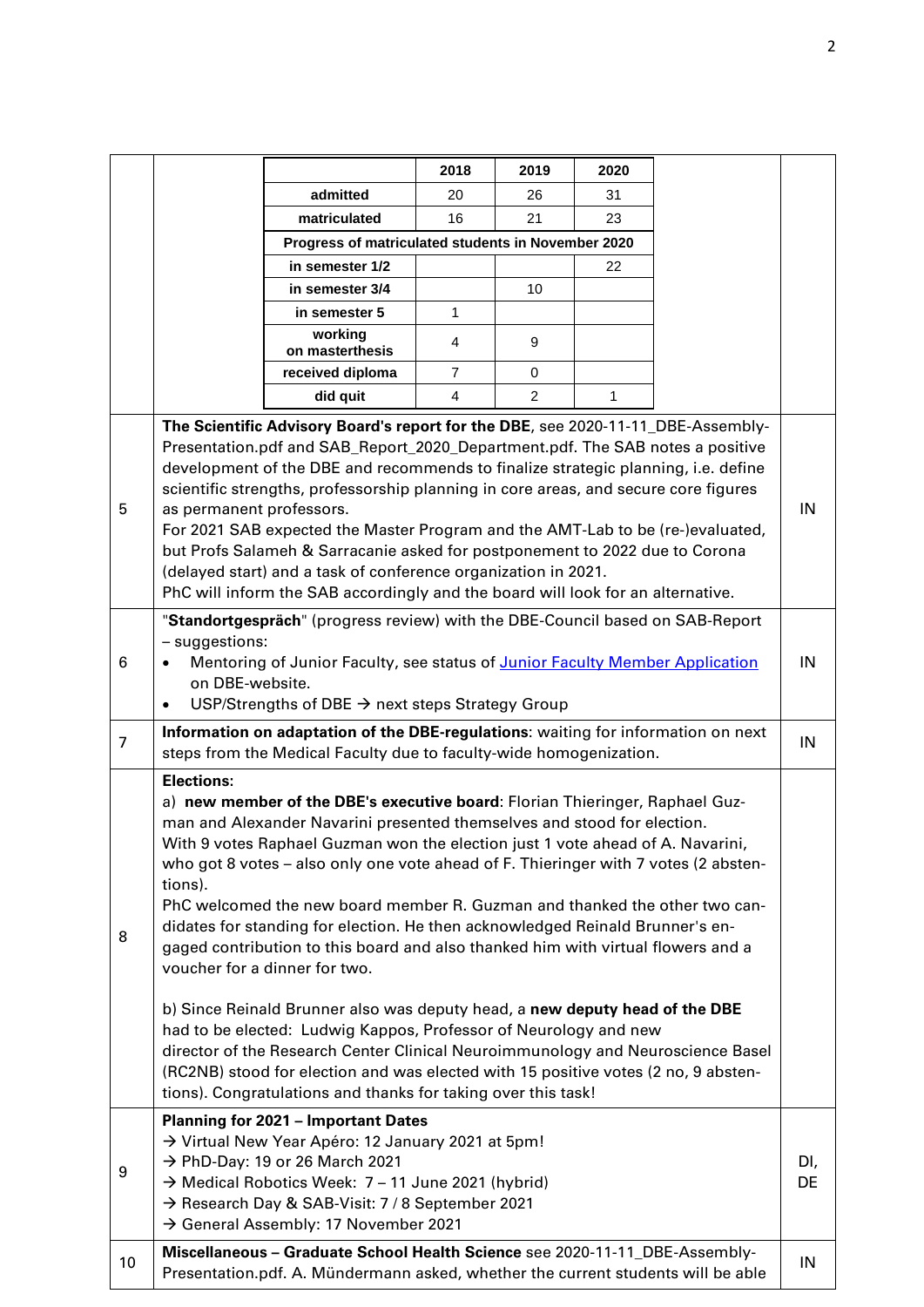|    | to switch to the new GSHS-Program or whether they have to stay in the old PhD<br>Program. PhC: Those who started within the old one can choose because the # of<br>ETCS will stay the same. The "Wegleitung" and "Studienordung" have not yet been<br>passed.                                                                                                                                                                                                                                                                                                                                                                                                                                                                                                                                                                                                                                                                                                                                                                                                                                                 |  |
|----|---------------------------------------------------------------------------------------------------------------------------------------------------------------------------------------------------------------------------------------------------------------------------------------------------------------------------------------------------------------------------------------------------------------------------------------------------------------------------------------------------------------------------------------------------------------------------------------------------------------------------------------------------------------------------------------------------------------------------------------------------------------------------------------------------------------------------------------------------------------------------------------------------------------------------------------------------------------------------------------------------------------------------------------------------------------------------------------------------------------|--|
| 11 | Discussion - Prof. Bert Müller's Motion for Mentoring and Financial Support of As-<br>sistant Professors. BM sent an e-mail with his motion attached to all representa-<br>tives of the Assembly. Reason for this motion: Most University assistant professors<br>are non-tenured and don't have a continuous financial support, i.e. these profs<br>don't have a secured position even if they are excellent faculty. BM discussed this<br>with the Dean Primo Schär to find a solution. Propositions:<br>1) Mentoring system for assistant professors starting with their application as jun-<br>ior faculty members and throughout their time as assistant professors.<br>2) Application to the Medical Faculty for transitional funding of assist. professors.<br>BM considers such a transitional funding scheme more important than a further<br>structural professorship at the DBE (University). Because there is a limited amount<br>of money at the Med. Fac, it should rather support several non-tenured, not funded<br>profs with 150 kSFR pa than 750 kSFR pa for one new professorship at DBE. |  |
|    | PhC: Point 1 – mentoring – is mentioned already in the junior application proce-<br>dure document, but should be reinforced further by defining a framework (commit-<br>tee) for continued mentoring and networking in the executive board.                                                                                                                                                                                                                                                                                                                                                                                                                                                                                                                                                                                                                                                                                                                                                                                                                                                                   |  |
|    | Point 2) This is an ongoing discussion at the Faculty: Assistant Profs can apply only<br>during the first 1.5 years for EU and SNSF funding, because they need to demon-<br>strate an assured position throughout the proposed project. The deanery has as-<br>sured that projects can be bridged and an according document is under review of<br>the deanery. On the other hand, it is not up to the DBE to decide how to use money<br>which has been dedicated by the Medical Faculty for a certain professorship - this<br>is a strategic decision of the Medical Faculty. PhC considers BM's proposition diffi-<br>cult to implement.                                                                                                                                                                                                                                                                                                                                                                                                                                                                     |  |
|    | Alex Navarini: At the USB few don't have follow-up funding. If someone gets an<br>SNSF grant, then this person is supported with 30% funding by the Hospital.<br>PhC: This is different, as this support is just needed to buy free time for research –<br>it is only applicable for clinicians as they have a permanent position at the hospital.<br>Univ. departments can't proceed this way, because researchers need to demon-<br>strate a full 100% employment by the University to get further SNSF-funding for<br>research.                                                                                                                                                                                                                                                                                                                                                                                                                                                                                                                                                                            |  |
|    | BM asks the Assembly to make a statement for or against the points in his motion.<br>The majority of the assembly votes for a mentoring committee for assistant pro-<br>fessors (22 pro, 2 contra, 3 abstain). BM offers to head this mentoring committee.                                                                                                                                                                                                                                                                                                                                                                                                                                                                                                                                                                                                                                                                                                                                                                                                                                                    |  |
|    | PhC: Regarding the point b) Transitional Funding: There are clearly limits due to fi-<br>nances, but currently the Faculty speaks money for a PhD-student if someone gets<br>an SNSF-funded professorship. This rule could be altered such that they could in-<br>stead apply for an additional year of their own salary at the end of the non-tenured<br>professorship.                                                                                                                                                                                                                                                                                                                                                                                                                                                                                                                                                                                                                                                                                                                                      |  |
|    | BM: Reminds the assembly that this matter is urgent because some assistant profs<br>are in this situation soon. BM proposed to head a committee to phrase a motion to<br>the dean. The assembly agreed that BM continues with this motion with support of<br>the DBE board members.                                                                                                                                                                                                                                                                                                                                                                                                                                                                                                                                                                                                                                                                                                                                                                                                                           |  |